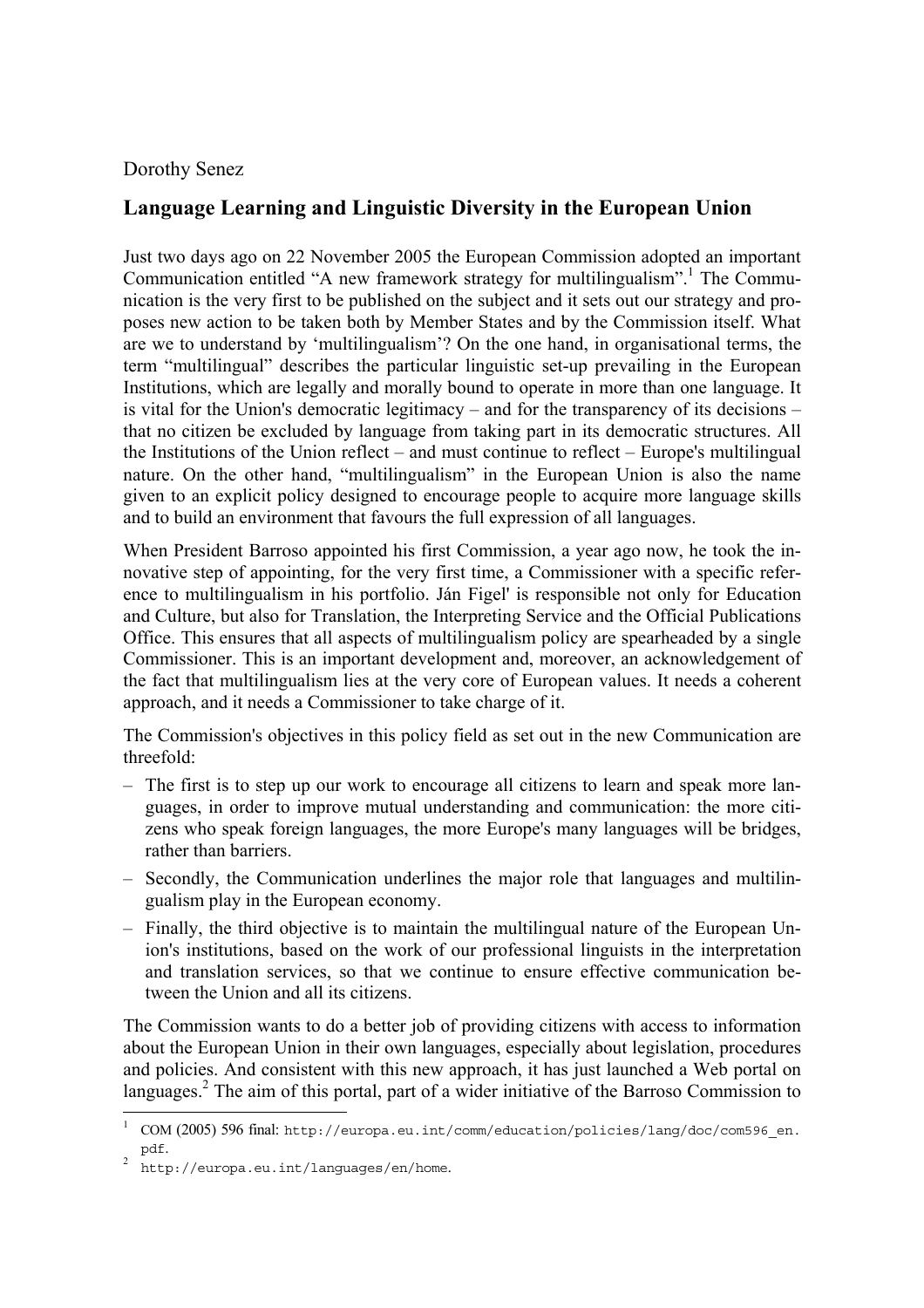improve communication with European citizens, is to provide an easy point of entry for the general public to information about languages from the European Union. The navigation tools and all the introductory text in the portal itself are provided in the 20 official languages, and this reflects the Union's commitment to multilingual communication with its citizens.

The European Union is now home to 450 million people who speak about 80 indigenous and many more non-indigenous languages, each of them unique. Multilingualism is part of what makes the European Union what it is; the peaceful co-existence of people from many different language communities is an integral part of our society. In keeping with the Union's motto, 'Unity in diversity', the Commission's language policy is crystal clear: we are committed to maintaining that diversity in European society. The European Union is no 'melting pot' (on the model of USA). On the contrary, our aim is to preserve ethnic identity, highlight and defend our cultural roots.

We need to find ways of encouraging all citizens to appreciate, and learn from, the rich diversity of languages and cultures that surrounds them. It is common enough to find individuals who can speak two or more languages – both in multilingual communities and in situations of language contact. This year on 26 September, the European Day of Languages, the European Commission published the results of a Eurobarometer survey which was conducted last June and which focuses on knowledge of languages among European citizens.

Results include the following:

- 50% of the European population say they can speak a foreign language (approximately the same result as in 2001, when 47% of the EU15 population said they could speak at least one foreign language).
- The figures vary considerably from one country to another: 29% of the Hungarian population, 30% of the British and 36% of the Portuguese, Italian and Spanish populations say they can only master their mother tongue, whereas 99% of Luxembourg's population is at least bilingual.
- English is known as a second language by one third of the EU population. It is followed by German (12%), which has overtaken French (11%) as the second most spoken foreign language in the EU due to the fact that it is widely used in the countries which joined the EU last year.
- The 2004 enlargement has lifted Russian to fifth place in the list of the most widely spoken foreign languages in the EU. This is due to the presence of important Russianspeaking communities in the Baltic countries, and to the fact that the language was widely used in Eastern and Central Europe.
- Students are the most likely to speak a foreign language: almost 8 out of 10 students can converse in at least one foreign language.

Our long-term objective is a steady increase in the rate of individual multilingualism until every citizen has practical skills in at least two languages in addition to his or her mother tongue. Hence the slogan, Mother Tongue Plus Two. The role of the European Commission is to encourage Member States and others to promote individual multilingualism to the benefit of the economy but also for personal fulfilment. Increasingly, the ability to understand and communicate in several languages is seen as a required skill and a key asset.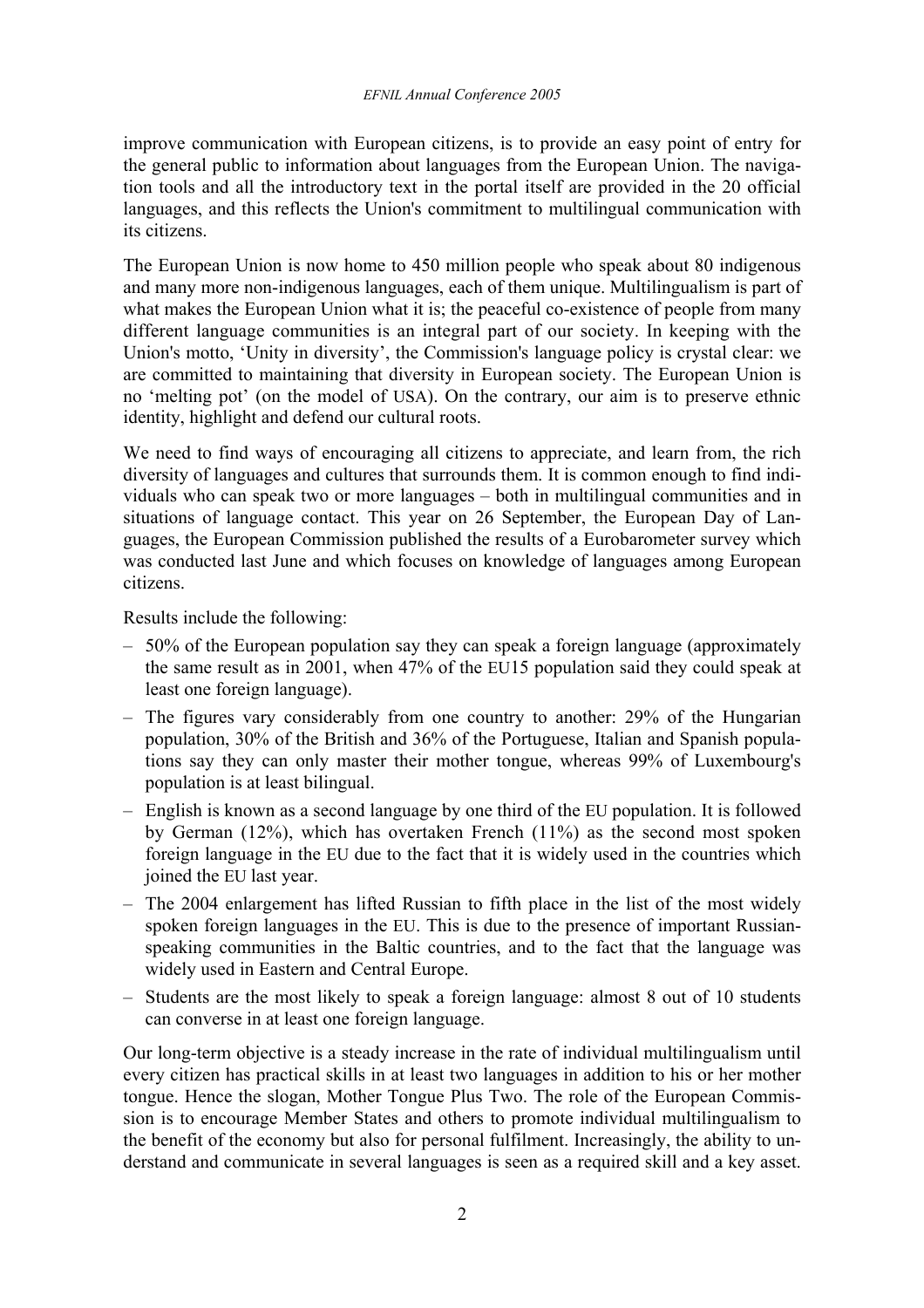A multilingual society requires that European citizens have good language skills in order to take advantage of the freedom to work or study in another Member State. Because the European Union is all about communication – the free movement of people, ideas, money and goods.

The European Union's role in the fields of education and culture is not to replace action by Member States, but to support and supplement it. According to the Treaty, Member States retain full and absolute responsibility for the content and structure of their education and training systems. The Socrates and Leonardo da Vinci programmes are there to complement the work that the 25 Member States undertake themselves and to encourage people from different countries to work together. Through these programmes, the Commission invests over  $\epsilon$  30 million per year in practical projects that stimulate the enthusiasm of language learners and their teachers. These include school exchanges, language assistantships, teacher training and awareness raising initiatives. These resources are limited and we must use them to try to encourage national and regional authorities to do more to promote language learning and linguistic diversity. There is also considerable investment in mobility through the Erasmus action, the Youth programme, and the town-twinning action. The Commission regards mobility as a key factor in motivating people to learn about their neighbours, and to learn their languages. For the new generation of programmes it has been proposed that the amount of funding for mobility activities should be significantly increased.

Covering the period 2004 to 2006, the European Commission's Action Plan for the promotion of language learning and linguistic diversity is, in effect, the blueprint for our policies. The Action Plan sets out three broad areas for action which we see as crucial for the future:

- Extending the benefits of language learning to all citizens (from early language learning right through to adult education).
- Improving the quality of language teaching.
- Creating a more language-friendly environment. The key areas for action here are: fostering an inclusive approach to languages, improving language awareness via the media and of course the Internet, which has an unique potential for delivering language learning and facilitating contact between speakers and learners of a very wide range of languages; and improving the supply and take-up of language learning opportunities.

The newly published Communication on multilingualism proposes that national, regional and local authorities should make a sustained effort to promote an awareness of the capital importance of linguistic diversity and that Member States should adopt national action plans to promote multilingualism with a set of clearly stated objectives for language teaching at the various stages of the education system. It also proposes the introduction of further improvements in foreign language teacher training, adequate provision for early language learning, and more teaching of school subjects through a foreign language (the approach known as Content and Language Integrated Learning or CLIL). It also asks Member States to review training programmes at universities to ensure that they equip students in the language professions with the right skills.

Promoting linguistic diversity means actively encouraging the teaching and learning of the widest possible range of languages in our schools, universities, adult education centres and enterprises. It means making sure that our language teachers are trained to the highest possible standards and fully understand the languages and cultures they teach. In order to help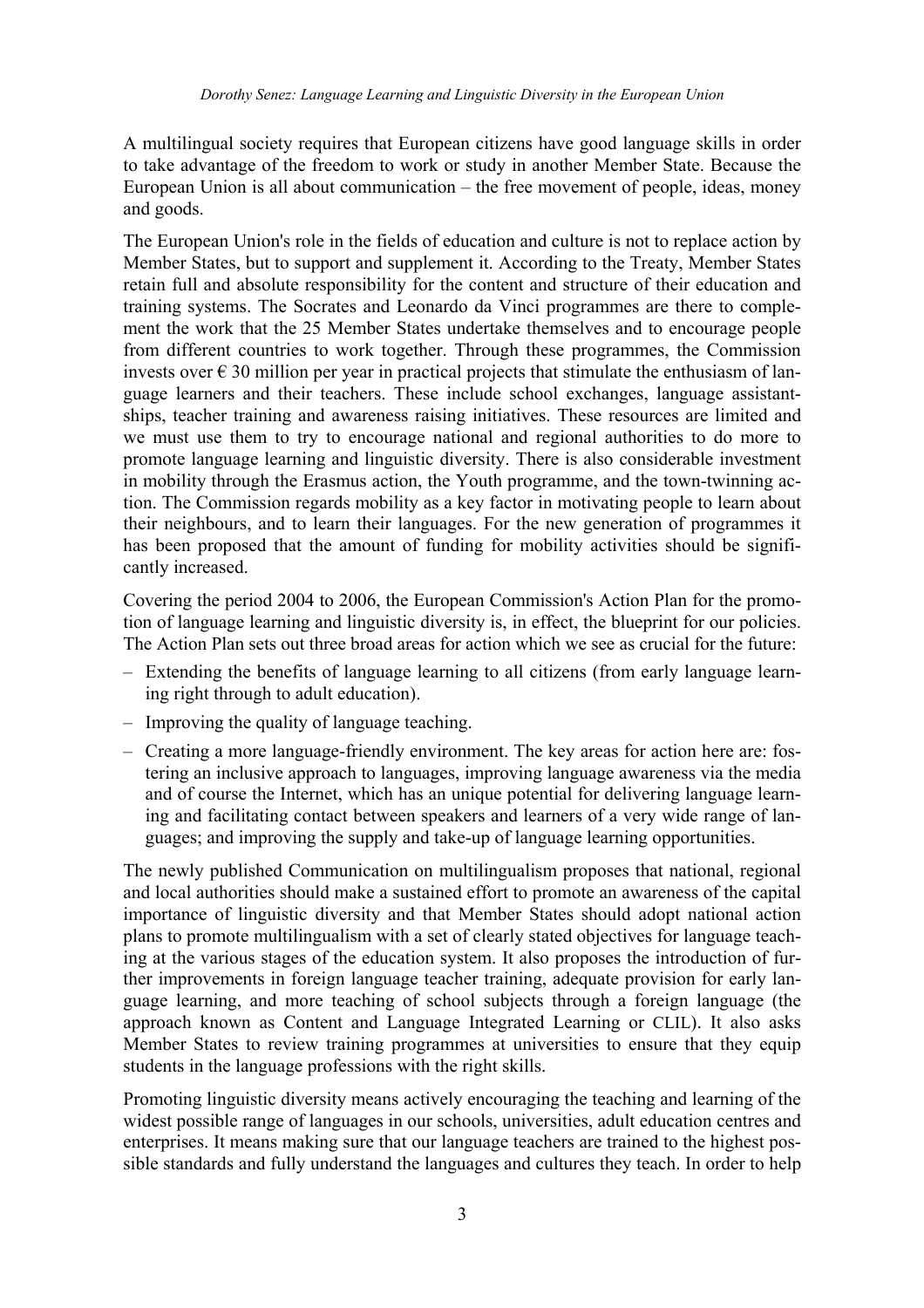them prepare better language teachers, the European Commission has recently published a report from the University of Southampton, on the European profile for language teacher education.<sup>3</sup>

We already have a pretty clear picture of the way languages are taught and learned in our schools across Europe. Eurydice, the organisation set up by the European Commission to collect, compare and publish information on education throughout Europe has published a report entitled "Key Data on Teaching Languages at School in Europe"<sup>4</sup> and it will be updated every two years. Of course, the needs and objectives vary from region to region and the picture emerging from this analysis is a complex one.

At the 2002 EU summit in Barcelona, the Heads of State and Government of the Member States called for children to learn at least two foreign languages from an early age. Apart from enabling children to speak other languages better as adults, starting early has been shown to have a positive effect on pupils' ability with their native language. The Eurydice report shows that throughout most of Europe, children are indeed beginning to learn foreign languages at an early age – during primary education for most – and the age at which they start learning is getting lower. In most countries, more than half the children in primary education are learning a foreign language.

If children are learning languages younger, are they learning two languages, as the Barcelona summit encouraged them to? Almost everywhere in Europe it is possible for pupils to study two or more foreign languages, and in 20 of the EU's 25 countries it is mandatory that they do so. However, in general, children begin to learn their second foreign language later than their first: less than half of all pupils between the ages of 10 and 14 learn two or more foreign languages.

Although pupils are beginning to learn languages younger, the overall proportion of teaching time allotted to languages has changed little in the past ten years. In general, in countries where language learning is compulsory, around 10% to 15% of teaching time is dedicated to languages. Luxembourg, with 34%, is an honourable exception.

95% of pupils learn the five most widely spoken languages: English, French, German, Spanish and Russian. Often, states reinforce this trend by specifying compulsory foreign languages, and in 13 countries, English is obligatory. English is learned by far more pupils than any other language. Even where it is not compulsory, at least 90% of pupils in most countries learn it. What is more, the popularity of English is growing, particularly in central and eastern Europe.

After English, the next most popular language generally depends on the geographic area where pupils live. In the nordic and eastern countries it is German; in the southern countries of Europe it is French; and in the Baltic States it is Russian. Throughout most of Europe, French and German compete for second place.

The awareness of the importance of language learning does not need demonstration; it is rather on the second aspect of our policy – linguistic diversity – that the approaches adopted by local, regional and national authorities, but also by parents, students and teachers, are less unanimous.

l

<sup>3</sup> European Profile for Language Teacher Eduction University of Southampton: http://europa.eu.int/ comm/education/policies/lang/doc/profilebroch\_en.pdf[.](http://europa.eu.int/comm/education/policies/lang/doc/profilebroch_en.pdf) 4

<http://www.eurydice.org/Documents/KDLANG/2005/EN/FrameSet.htm>.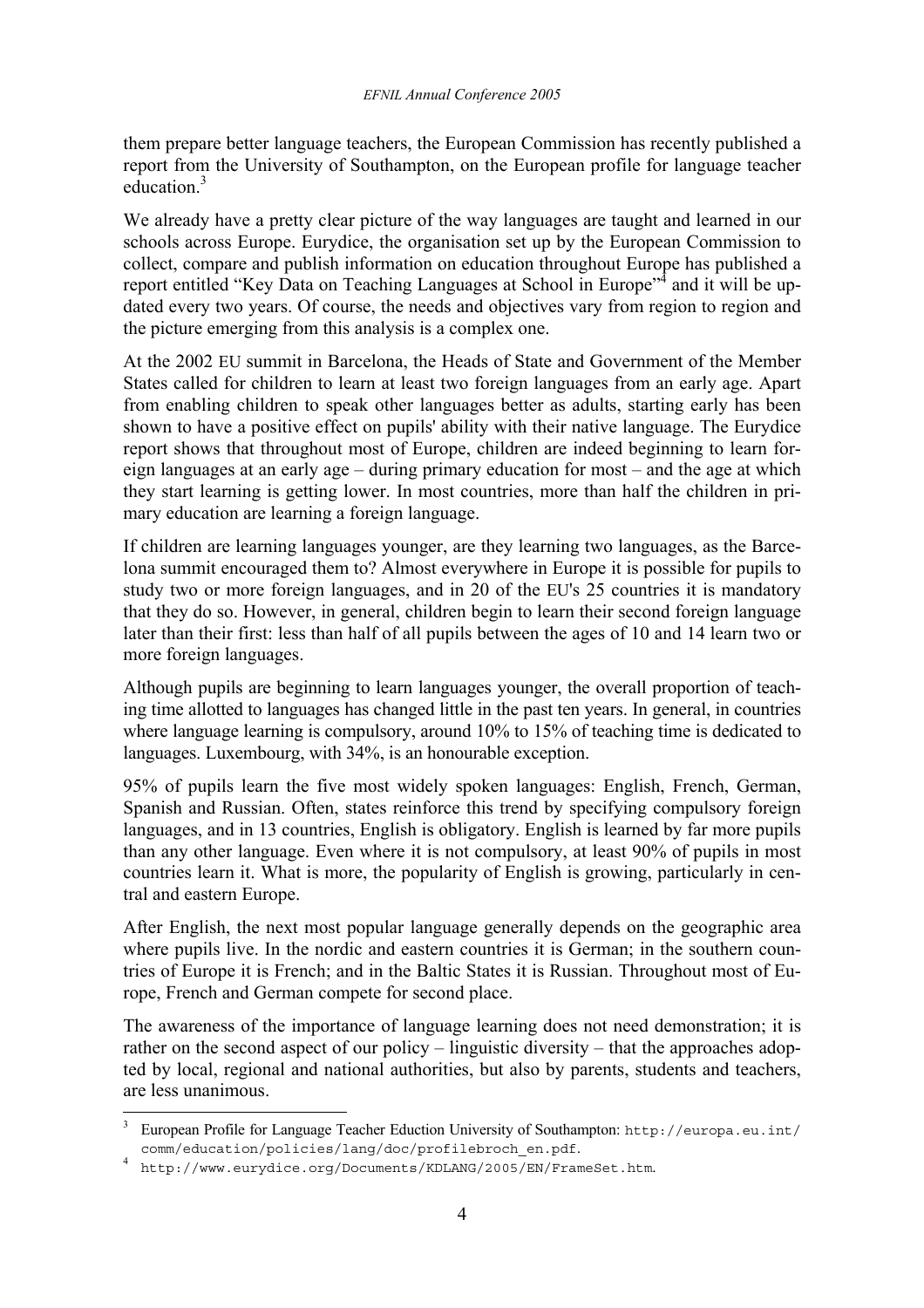The Commission rejects the assertion that it is enough for citizens to learn just one *lingua franca.* A citizen who limits himself to learning a *lingua franca* will not acquire the intercultural skills that come from learning a foreign language in the full richness of its cultural context. In any event, the needs of European industry and commerce will simply not be met by education systems that produce young people who are only able to communicate in their mother tongue and in English. This is the message that we have to get across – and especially to parents. In a border-free European Union, a significant proportion of the workforce needs to have practical, useable skills in understanding other languages and cultures. We must do more to make sure that European companies do not lose business because they cannot speak their customers' languages.

What's more, there is a growing 'language industry' in Europe that has a real contribution to make to the European economy. This includes not only companies that provide translations, but also, interpretation, editing, proofreading, localisation, subtitling, assessment and certification and many more. Language teaching alone is a multi-million Euro sector. Training programmes in higher education and elsewhere need to be continuously updated to ensure that students acquire the right skills, are offered the right tools and are given insight into real working conditions.

Eurobarometer has given us a picture of the European public's *perceptions* of its language skills. The Eurydice report on language teaching in schools gives us in great detail the *quantity* of language teaching going on in schools throughout Europe. But what how do we measure the *quality* of the results of that teaching? If we want to measure improvements in language learning, we need reference points. As yet, there is no existing standardised survey of language skills across the European Union, and we need to collect accurate and up-to-date data on the effectiveness of foreign language teaching systems.

This will be achieved through the European Indicator of Language Competence, designed to measure overall foreign language skills in the Union. It will involve the administration of specially developed tests of competence to a sample of pupils in education and training establishments in each Member State. In line with the Barcelona Council's wishes, for each candidate in the sample, the indicator should measure skills in at least two languages other than mother tongue.

The newly published paper on multilingualism, which Mr Figel' introduced to the press the day before yesterday, sets out clear proposals for the work which needs to be tackled. For example, the Commission is planning to establish a high level reflection group on multilingualism, consisting of a small number of independent experts to assist it in analysing the progress made by Member States, to provide support and advice in developing initiatives, and to provide fresh impetus and ideas on multilingualism. There are also plans for a ministerial conference on multilingualism to allow Member States to share progress made and plan future work. In 2007 the Commission will be reporting on what it and Member States have achieved in the promotion of language learning and linguistic diversity.

Multilingual policy brings Europe closer to the citizen and citizens closer to each other. Multilingualism is at the very heart of the European project. The better we understand and respect each other in our diversity, the stronger the Union will be, and the richer we will be as individuals. The role of the Commission is to promote and respect that linguistic diversity, and to make the multilingual nature of the Union more transparent, legitimate and efficient.